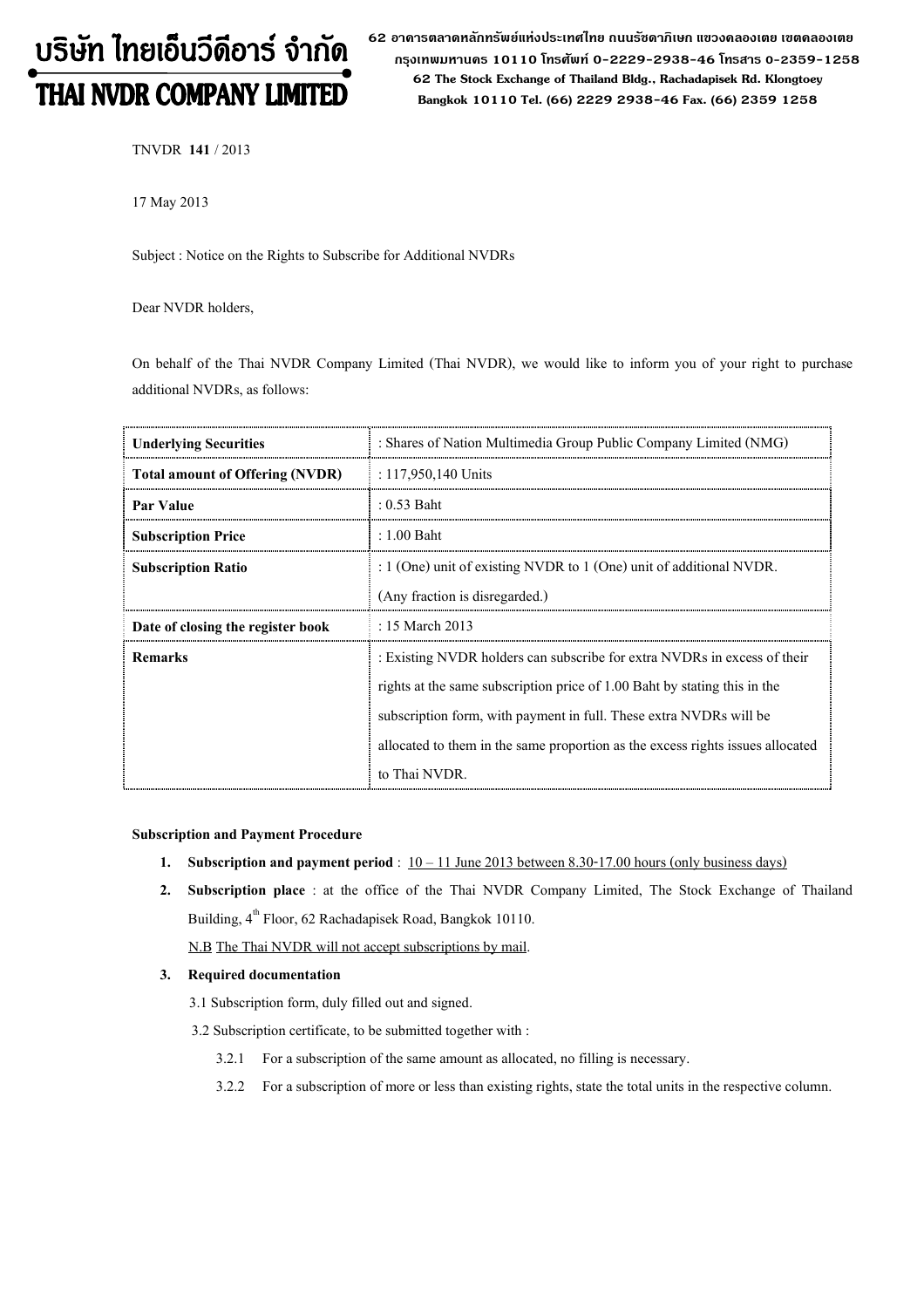#### 4. Payment

Subscription for full entitlement or less than or excess the entitlement, please make payment by one check or one cashier check which is collectable through clearing house in Bangkok. The check or cashier check shall be dated between 10 to 11 June 2013. Indicate the subscription date and make it payable to "Nation Multimedia Group Public Company Limited for share subscription".

- 5. If NVDR holders fail to exercise their rights or make a payment within the allotted time schedule, or the check or cashier check is not honored, it shall be deemed that such NVDR holders do not wish to exercise their subscription rights. Thai NVDR shall thus regard the subscription as being void.
- 6. Refund for unallotted NVDRs.

If the excess rights NVDRs were not allotted in full because the number of NVDRs subscribed for were more than the number or remaining units of NVDRs, the Thai NVDR will make a refund (without interest) to the NVDR holders by check for the unallotted NVDRs and send it by registered mail to the address that appears on the Share Register Book on the date of closing the book, within 7 business days after the Thai NVDR has received the refund from the underlying company.

Should you need any further information, please do not hesitate to contact Thai NVDR Company Limited at 02-229-2800 Ext. 2938-2946.

Sincerely yours, Thai NVDR Company Limited

Proham Clorchayn

(Pichaya Chomchaiya) Head Depository Department The Stock Exchange of Thailand

Enclosure : 1. Subscription Form for NVDR Right Issues 2. Subscription Certificate